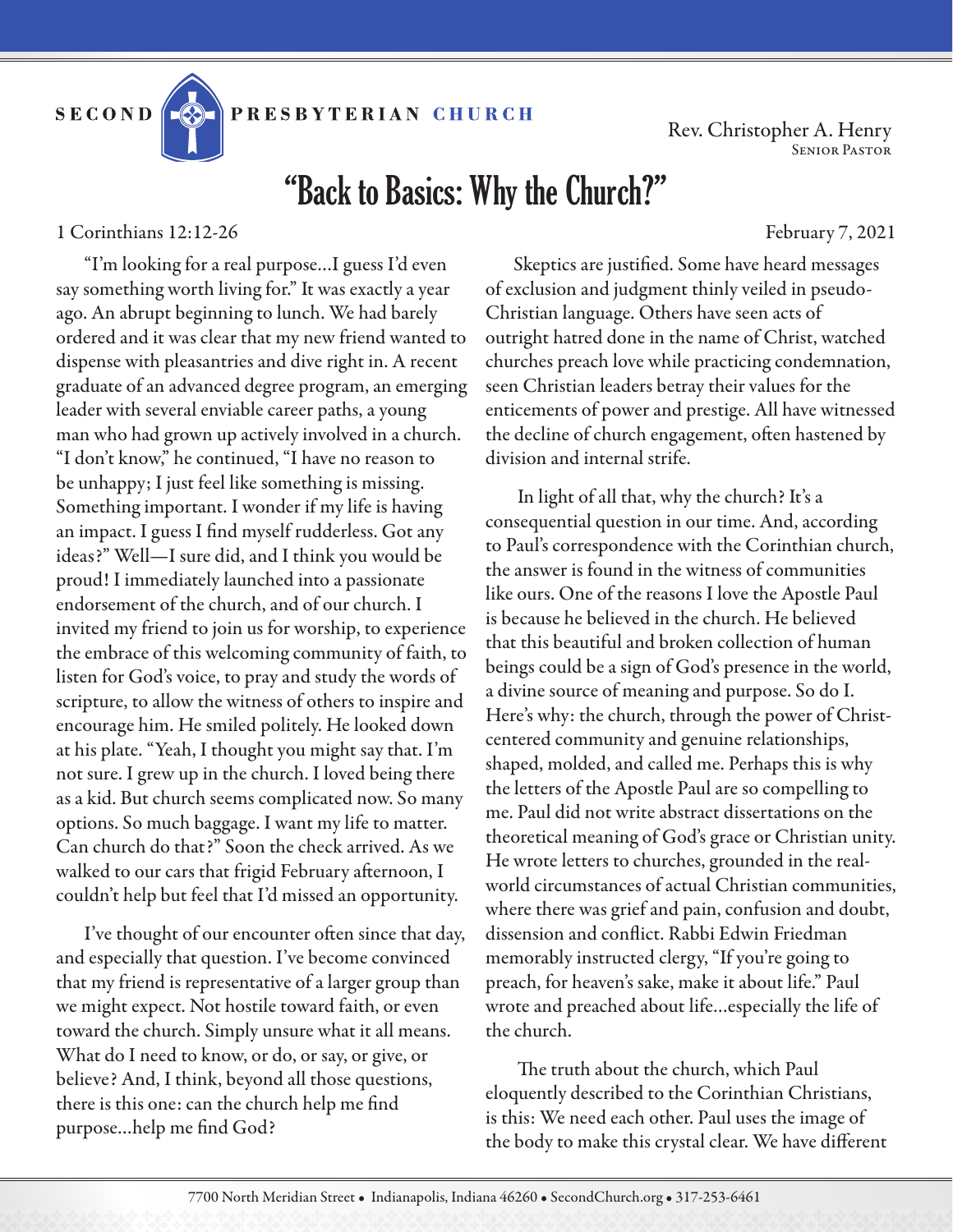functions, different roles to play, but all are part of the same body. That body belongs to Jesus Christ. Each of us is essential to God's work in the world. All of us rely on the presence and gifts of others. For Paul, life in community is not incidental to Christian faith; it is *how* we live it. It is God's intention for us. Following Jesus is embodied in the honest conversation and concrete practices that take place in the midst of vulnerable, broken, and sacred communities.

 In Wendell Berry's luminous novel *Jayber Crow*, the title character is a barber who observes and reflects on the changes that take place in the small fictional town of Port William, Kentucky during his many decades of life there in the 20th Century. In addition to his vocation as a barber, Jayber picks up work as a gravedigger for the community cemetery and as a part-time janitor for the local church. Reflecting on his experience of the church, he writes "What I saw was a community imperfect and irresolute but held together by the frayed and always fraying, incomplete and yet ever-holding bonds of the various sorts of affection. There had maybe never been anybody who had not been loved by somebody, who had been loved by somebody else, and so on and on... It was a community always disappointed in itself, disappointing its members, always trying to contain its divisions and gentle its meanness, always failing and yet always preserving a sort of will toward goodwill… I saw them all as somehow perfected, beyond time, by one another's love, compassion, and forgiveness, as it is said we may be perfected by grace."

I have always loved the tender honesty of this description, but I'm not sure I fully appreciated its truth until the last twelve months. In that time, I have seen, as never before, both the beauty and the fragility of these bonds that hold us together in the Body of Christ. I have witnessed the stunning light cast by people whose faith compels them to serve their neighbors in need with renewed commitment giving what we have to meet the needs of others. I have heard testimonies of deepened discipleship and closer connection even through cameras and screens.

I have seen willing sacrifice for the good of another and pure compassion that took my breath away. And, I have dismayed by the depth of division among us and by the responses to those divisions. I have been saddened by decisions to withdraw or withhold rather than engage and lean into struggles. I've been aware of the disappointments many have experienced and the frayed and always fraying bonds of affection that Jayber describes. As one friend and colleague put it earlier this week, it has been a hard year to church. *Can I get a virtual amen?* We have surely seen the beauty and the fragility of Christ's Body; the divine and the human always wrestling within us.

And so, I think it is a good time for us to reflect on what church means, and what the church means to us. To the extent that the crises of the last twelve months have offered clarity in that quest, I say may we accept that clarity as a gift. If this time has troubled the waters for us, that too might be a gift of God's Spirit, if we can receive it.

I do believe that one myth that must be discarded is that the Church exists to preserve an ancient institution or satisfy the needs of those who belong to it—to make us feel comfortable or secure in our standing before God. Paul reminds us that, in Christ's body, it is the weak who are indispensable. Paul's image is not one of static stability but of dynamic adaptation. The Body of Christ is a body in motion, not a body at rest. The purpose of the church is not purely to please us, but to make us more like Christ, whose Body was broken that we might be made whole.

I love Thursday afternoons because I have the joy of walking downstairs and picking our son Ben up from preschool here at Second. Last Thursday we were so busy chatting about the indoor snowball fight (these balls were cotton), that I didn't realize we'd forgotten Ben's bag. For a moment he seemed concerned it might be gone for good, but then he patted my hand and said, "Don't worry, Dad. There's no bad guys here." Then he looked around and said, "Right, Church?" A vision of the church through the eyes of a three-yearold. No bad guys. One body. Right, church?